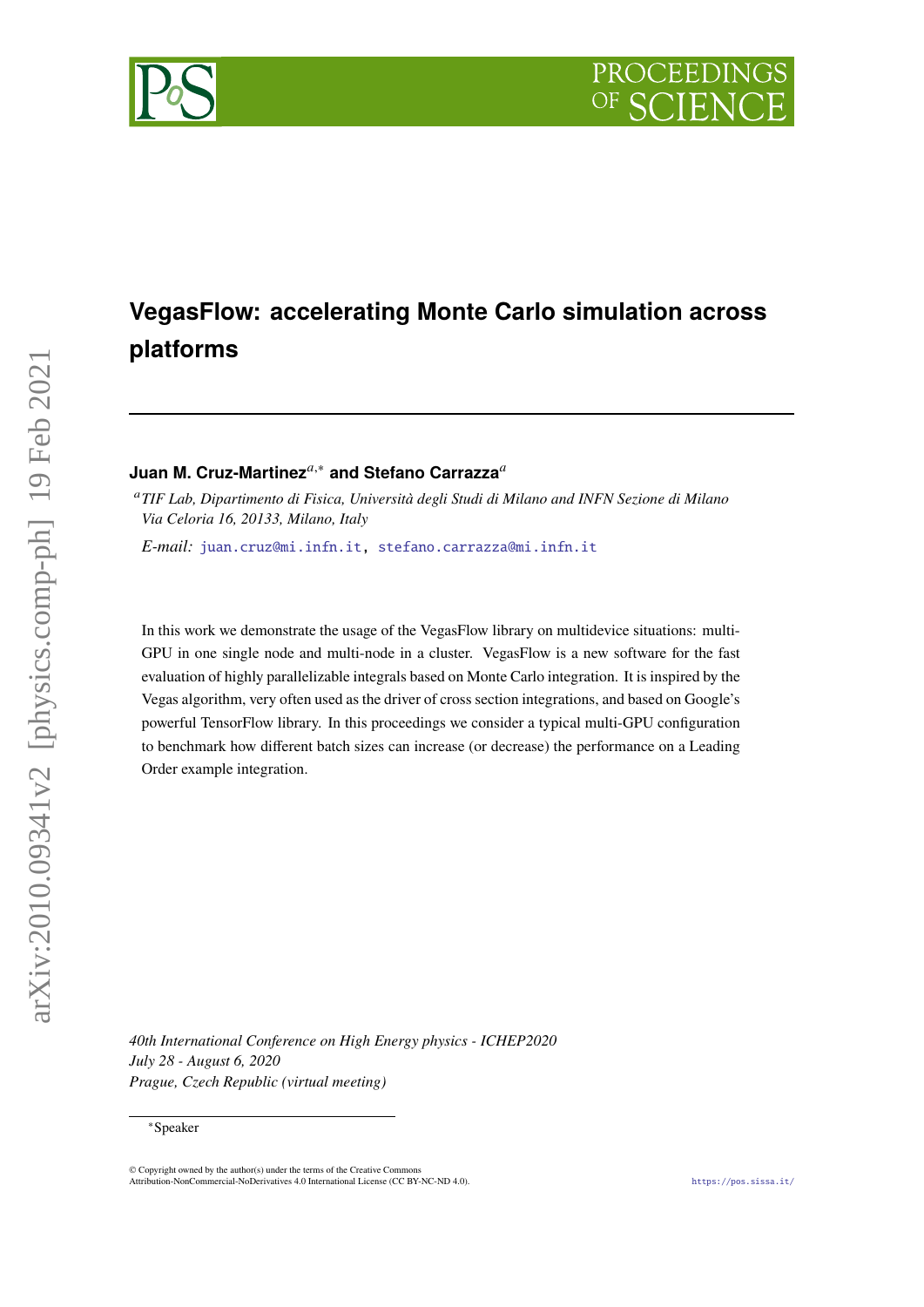## **1. Introduction**

State-of-the-art computations in High Energy Physics (HEP) require computing complex multidimensional integrals numerically, as the analytical result is often not known. Monte Carlo (MC) algorithms are generally the option of choice for these kind of integrals, be it when considering HEP applications or elsewhere, as the error of such algorithms does not grow with the number of dimensions.

In particular, in the HEP literature, MC methods based on the idea of importance sampling are widespread as they combine the robustness of MC algorithms for high dimensional situations with the flexibility of adaptive grids.

The Vegas algorithm [\[1,](#page-5-0) [2\]](#page-5-1) is one of the main drivers for multi-purpose parton level event generation programs based on fixed order calculations such as MCFM [\[3,](#page-5-2) [4\]](#page-5-3) or NNLOJET [\[5\]](#page-5-4) and is also present in more general tools such as MG5\_aMC@NLO [\[6\]](#page-5-5) and Sherpa [\[7\]](#page-5-6). Whereas the original implementation of the algorithm was written for a single CPU, nowadays it is usually implemented to take advantage of multi-threading CPUs and distributed computing. Indeed, MC computations are what is informally known as "embarrassingly parallel".

However, the parallelization of a computation over multiple CPUs does not decrease the number of CPU-hours required to complete a computation and the cost of such calculations is driving the budget of big science experiments such as ATLAS or CMS [\[8\]](#page-5-7). With VegasFlow [\[9,](#page-5-8) [10\]](#page-5-9) we implement the importance sampling techniques from Vegas to run both in CPUs and GPUs, enabling further acceleration of complicated integrals by leveraging the abstraction possibilities offered by TensorFlow [\[11\]](#page-5-10).

## **2. A toolset for a new generation of Monte Carlo generators**

Monte Carlo generators are at the core of HEP phenomenology, and they have been for many years. As a result a plethora of tools, libraries and algorithms have been developed around these programs. Some examples of this are the LHAPDF library [\[12\]](#page-5-11), the RAMBO [\[13\]](#page-6-0) phase space generator or the Vegas algorithm mentioned above. This brings us to the situation in Fig. [1a](#page-2-0) where, if one would like to write a new program one can also take advantage of existing tools, greatly reducing the amount of effort necessary to produce results.

For GPU computations, however, the situation is much worse: many (if not most) of the necessary tools need to be written from scratch. Not only the ones we are interested in (in the example of Fig. [1b,](#page-2-0) the matrix element), but also auxiliary elements such as the integrator or the PDF interpolation library.

With VegasFlow [\[9\]](#page-5-8) and PDFFlow [\[14\]](#page-6-1) we provide two of these tools which we hope will kick-start a new era of truly performant HEP phenomenology where the new advances in hardware are exploited to the fullest.

#### **3. VegasFlow**

GPU computing has become ubiquitous in the world of High Performance Computing (HPC). These devices provide a way of enormously accelerating parallel computations reducing both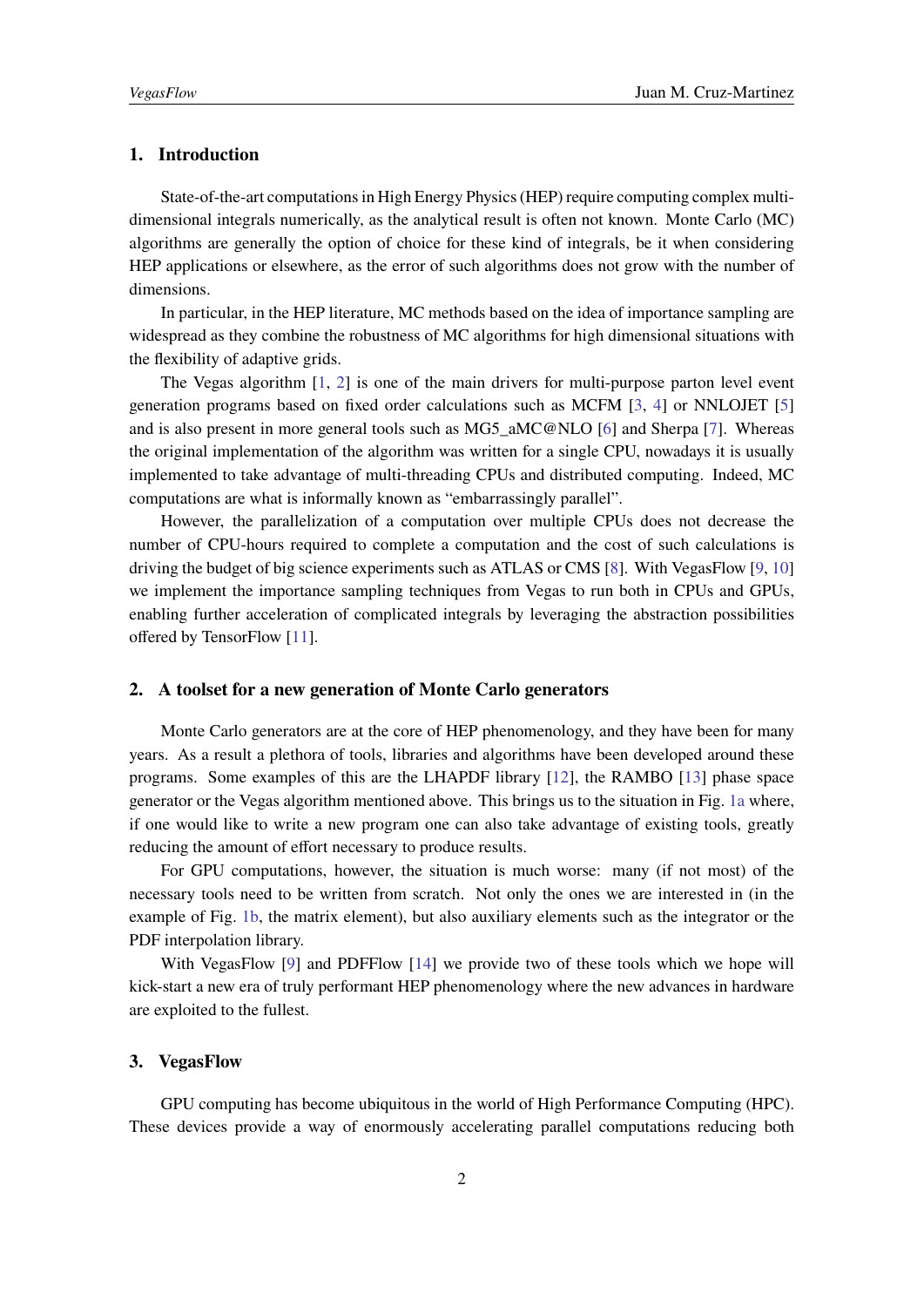<span id="page-2-0"></span>

**(a)** Schematic view of the different ingredients that form a Monte Carlo generator

**(b)** For GPU computation, most of the ingredients need to be coded from scratch.

**Figure 1:** Schematic view of the ingredients necessary to write a new Monte Carlo generator for a new process. In this case the ideal situation is such we can only worry about the matrix element and use existing tool for the rest of the program (left). For GPU computing, however, this cannot yet be the case, as only some of the tools exist (right).

computing time and power consumption. With VegasFlow we aim to eliminate the technological gap between the HPC and HEP communities by providing a library that can silently offload very complicated calculation to hardware accelerators.

A paramount example is the simulation of proton-proton collisions considered above, with PDFFlow [\[14\]](#page-6-1) we already offload the computation of the initial state to the GPU, with VegasFlow [\[9\]](#page-5-8) the numerical Monte Carlo is also offloaded to the GPU. At this point only the actual matrix element, describing the physics of the interaction, and its phase space need to be written by the user.

A detailed description of the code, together with examples, can be found in the documentation of the library library [\[10\]](#page-5-9).

One of the challenges of HPC is to manage multidevice computation. In this proceedings we will mention two of the use cases considered in VegasFlow: running on multiple-GPUs in one single machine and running on a cluster.

## **3.1 Multi-GPU**

The number of events that can be run in parallel on a GPU is directly related to the memory capacity of the device. As a rule of thumb, running more events at once will reduce the latency associated with the communication between the GPU and the CPU. On the other hand, and depending on the specifics of the hardware, it might be preferable to reduce the number of points per batch. One reason to do so is to ensure that all GPUs (if there is more than one) receive a share of the data so no device is idle at any point.

In order to control the amount of points that VegasFlow will send to the GPU we provide the keyword events\_limit. This variable becomes especially relevant for multidevice computation. It is clear from Fig. [2](#page-3-0) that there is no one-trick value as different devices will work differently as the batch size changes. We observe that the performance of the calculation on the GPU is impacted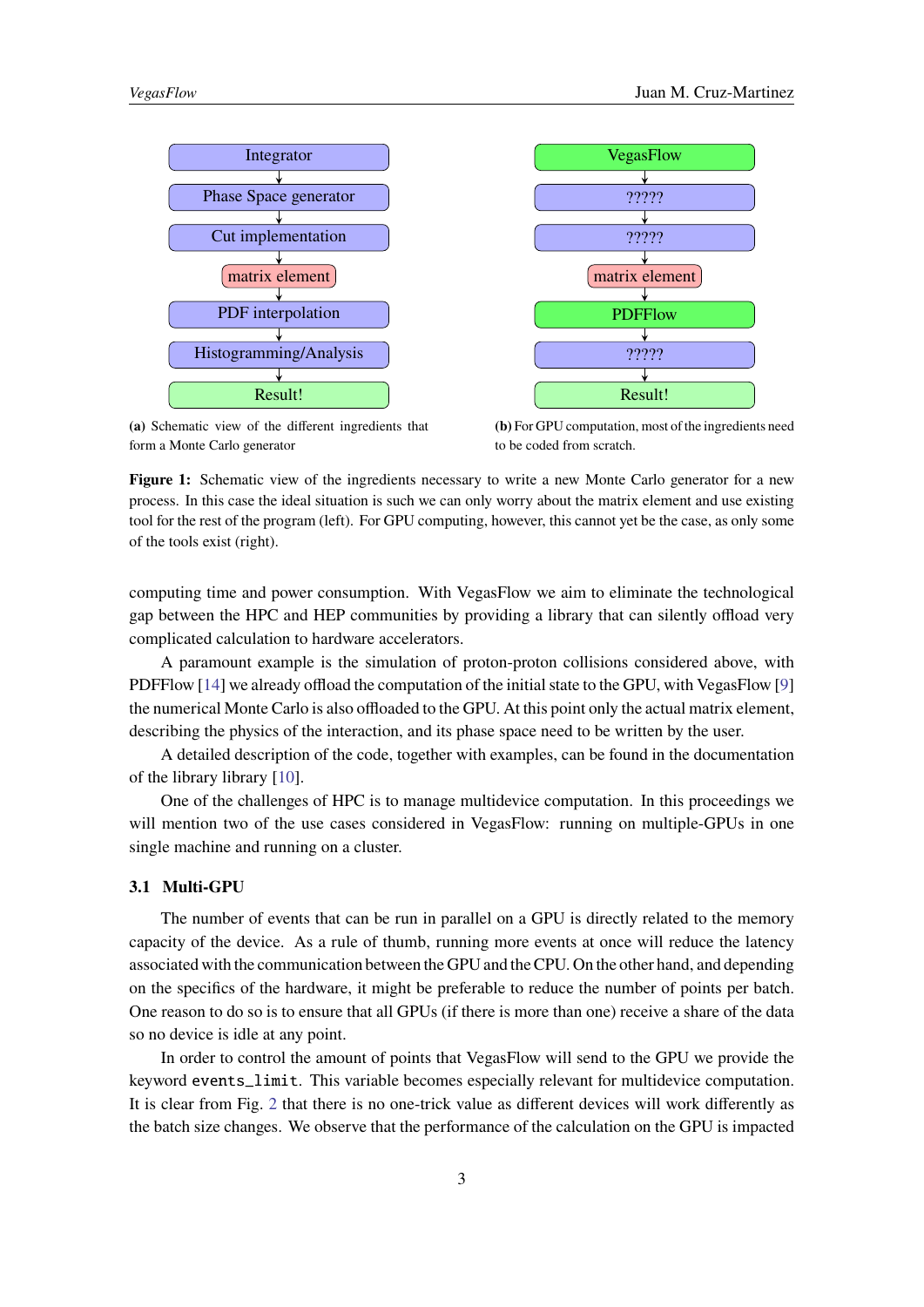<span id="page-3-0"></span>

**Figure 2:** Example of the effect of running an integration on different devices with different batch sizes. Greater batch sizes can improve the performance of the GPU by minimizing I/O latency. For CPU computation, where this issue doesn't exist, a greater batch size actually hurts performance. The CPU used for this example is a Intel i9-9980XE. The GPUs are NVIDIA's Titan V (working alone in 1 GPU mode) and GeForce RTX 2080Ti. The integration corresponds to the single top example shown in [\[9\]](#page-5-8).

when the number of events per batch is too small. This can be easily understood, as for a batch size of 50% of the events, there are only two transfers of data from the CPU to the GPU, while for a batch size of 2% there will be 50 data transferring operations. We also observe that, once a certain threshold is reached, increasing the size of the batch does not impact the performance. This threshold depends on the hardware (how fast is the data transfer) and the calculation (for how long will the GPU be computing) and it is the point at which the transfer time is offset by the calculation itself.

Below we show an example of how to set the batch size using events\_limit in actual code with a small toy integrand:

```
>>> from VegasFlow import VegasFlow
>>>
>>> def complicated_integrand(xarr, **kwargs):
>>> return tf.reduce_sum(xarr, axis=1)
>>>
\gg n_dim = 10
\gg n_events = int(1e6)>>> integrator = VegasFlow(n_dim, n_events, events_limit = int(1e5))
>>> integrator.compile(complicated_integrand)
\gg res = integrator.run_integration(n_iter = 5, log_time = True)
```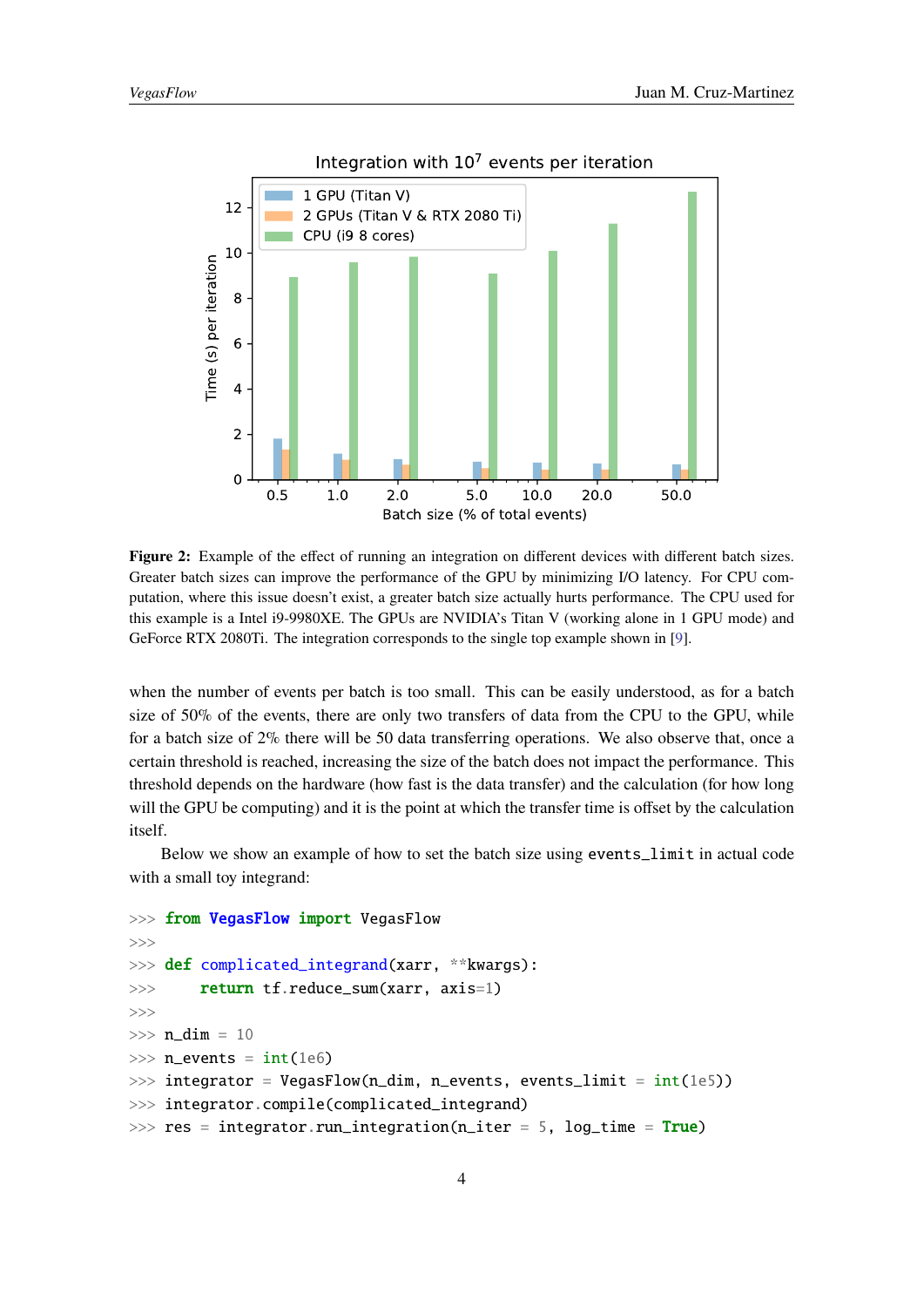Finally, one other interesting aspect on Fig. [2](#page-3-0) is that for the CPU the behaviour is opposite to that of the GPU. In this case there is no transfer of data to be performed and so an increase of the batch size has a negative impact as VegasFlow needs to allocate a bigger chunk of RAM.

#### **3.2 Cluster**

A common use case for any parallelizable Monte Carlo algorithm is cluster computation. In the simplest scenario one would just send a separate instance of the program to each node of the cluster, combining the results afterwards in a consistent way.

This, however, presents a challenge for adaptable Monte Carlo algorithm such as VegasFlow, as every iteration informs the subsequent run. We overcome this problem by implementing an interface to the Dask [\[15\]](#page-6-2) library.

The main advantage of implementing an interface to Dask is that it means automatic support for all Dask-supported backends. The authors must warn, however, that it has not been possible to test it beyond the systems available to them, so only the SLURM [\[16\]](#page-6-3) system can be guaranteed to work.

Below we extend the previous example where a SLURMCluster instance from Dask is configured and passed to VegasFlow. After calling the method set\_distribute with the reference to the chosen cluster, the method run\_integration will send the job to the cluster instead of running them in the local computer. An example on how VegasFlow scales is given in Table [1.](#page-4-0)

```
>>> from dask_jobqueue import SLURMCluster
```
>>>

```
>>> cluster = SLURMCluster(queue="<q>", project="<p>", cores=4, memory="2g")
>>>
```
>>> integrator.set\_distribute(cluster)

```
\gg res = integrator.run_integration(n_iter)
```

|                                | 1 node 2 nodes 3 nodes |       |
|--------------------------------|------------------------|-------|
| Time per iteration (s) $59.7s$ | 33.3s                  | 22.3s |

**Table 1:** How an integration scales in a SLURM cluster as a function of the number of nodes active. Using 4 cores per node. Note that time does not scale linearly with the number of nodes as a greater number of nodes also means a greater number of data transferring operations.

## **4. Conclusions**

We have demonstrated the performance gains that can be obtained from hardware accelerators (in a single node or in a computing cluster) by using the VegasFlow library. We show how the improvement is sensitive to the distribution strategy. Indeed, in a fashion similar to machine learning techniques, finding the right batch size can make a notable difference on the performance.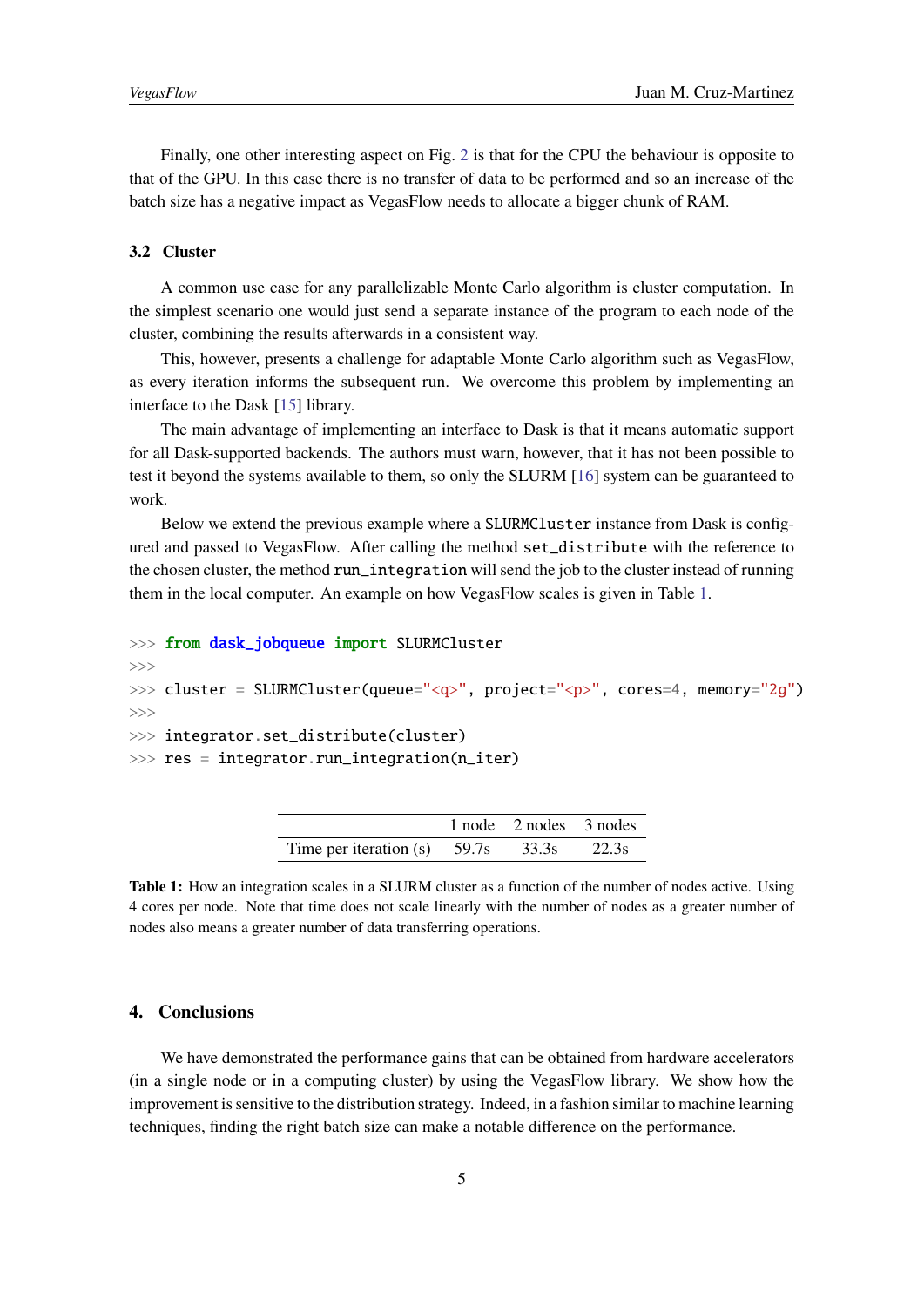### **Acknowledgments**

The authors are supported by the European Research Council under the European Union's Horizon 2020 research and innovation Programme (grant agreement number 740006) and by the UNIMI Linea 2A grant "New hardware for HEP".

#### **References**

- <span id="page-5-0"></span>[1] G. P. Lepage, *A New Algorithm for Adaptive Multidimensional Integration*, *[J. Comput. Phys.](https://doi.org/10.1016/0021-9991(78)90004-9)* **27** [\(1978\) 192.](https://doi.org/10.1016/0021-9991(78)90004-9)
- <span id="page-5-1"></span>[2] G. P. Lepage, *VEGAS: AN ADAPTIVE MULTIDIMENSIONAL INTEGRATION PROGRAM*, 1980.
- <span id="page-5-2"></span>[3] J. M. Campbell, R. K. Ellis and W. T. Giele, *A Multi-Threaded Version of MCFM*, *[Eur. Phys.](https://doi.org/10.1140/epjc/s10052-015-3461-2) J.* **C75** [\(2015\) 246](https://doi.org/10.1140/epjc/s10052-015-3461-2) [[1503.06182](https://arxiv.org/abs/1503.06182)].
- <span id="page-5-3"></span>[4] J. Campbell and T. Neumann, *Precision Phenomenology with MCFM*, *JHEP* **12** [\(2019\) 034](https://doi.org/10.1007/JHEP12(2019)034) [[1909.09117](https://arxiv.org/abs/1909.09117)].
- <span id="page-5-4"></span>[5] T. Gehrmann et al., *Jet cross sections and transverse momentum distributions with NNLOJET*, *PoS* **[RADCOR2017](https://doi.org/10.22323/1.290.0074)** (2018) 074 [[1801.06415](https://arxiv.org/abs/1801.06415)].
- <span id="page-5-5"></span>[6] J. Alwall, R. Frederix, S. Frixione, V. Hirschi, F. Maltoni, O. Mattelaer et al., *The automated computation of tree-level and next-to-leading order differential cross sections, and their matching to parton shower simulations*, *JHEP* **07** [\(2014\) 079](https://doi.org/10.1007/JHEP07(2014)079) [[1405.0301](https://arxiv.org/abs/1405.0301)].
- <span id="page-5-6"></span>[7] T. Gleisberg, S. Hoeche, F. Krauss, M. Schonherr, S. Schumann, F. Siegert et al., *Event generation with SHERPA 1.1*, *JHEP* **02** [\(2009\) 007](https://doi.org/10.1088/1126-6708/2009/02/007) [[0811.4622](https://arxiv.org/abs/0811.4622)].
- <span id="page-5-7"></span>[8] A. Buckley, *Computational challenges for MC event generation*, in *19th International Workshop on Advanced Computing and Analysis Techniques in Physics Research: Empowering the revolution: Bringing Machine Learning to High Performance Computing (ACAT 2019) Saas-Fee, Switzerland, March 11-15, 2019*, 2019, [1908.00167](https://arxiv.org/abs/1908.00167).
- <span id="page-5-8"></span>[9] S. Carrazza and J. M. Cruz-Martinez, *VegasFlow: accelerating Monte Carlo simulation across multiple hardware platforms*, *[Comput. Phys. Commun.](https://doi.org/10.1016/j.cpc.2020.107376)* **254** (2020) 107376 [[2002.12921](https://arxiv.org/abs/2002.12921)].
- <span id="page-5-9"></span>[10] J. Cruz-Martinez and S. Carrazza, *N3pdf/vegasflow* <VegasFlow.readthedocs.io>, Feb., 2020. 10.5281/zenodo.3691926.
- <span id="page-5-10"></span>[11] M. Abadi, A. Agarwal, P. Barham, E. Brevdo, Z. Chen, C. Citro et al., *TensorFlow: Large-scale machine learning on heterogeneous systems*, 2015.
- <span id="page-5-11"></span>[12] A. Buckley, J. Ferrando, S. Lloyd, K. Nordström, B. Page, M. Rüfenacht et al., *LHAPDF6: parton density access in the LHC precision era*, *[Eur. Phys. J. C](https://doi.org/10.1140/epjc/s10052-015-3318-8)* **75** (2015) 132 [[1412.7420](https://arxiv.org/abs/1412.7420)].